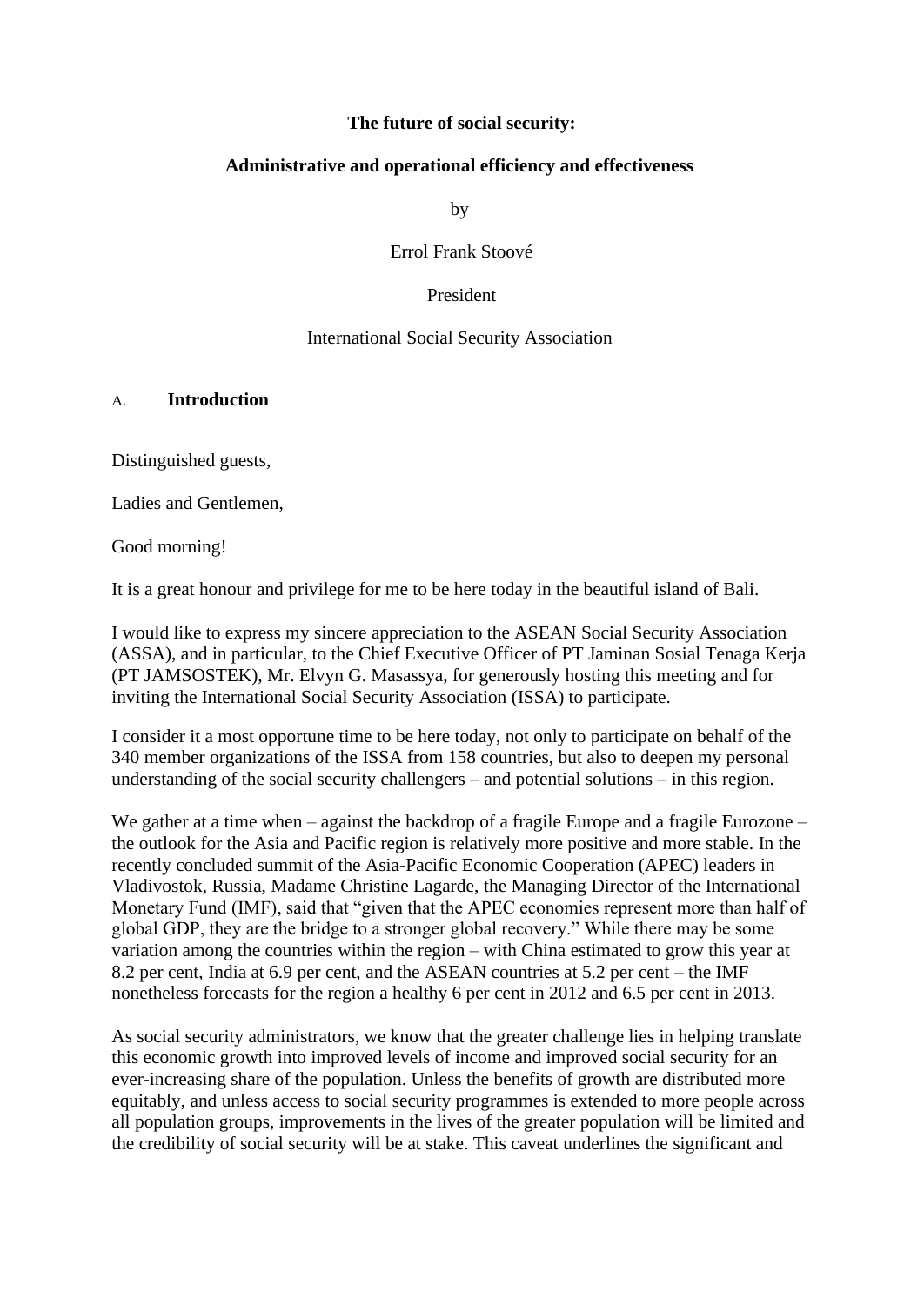vital role of the state and social security administrators in improving income distribution and social security coverage.

I would therefore like to express my appreciation of this unique opportunity to be with all of you this morning – the movers and shakers of social security in this very dynamic sub-region of Southeast Asia – to participate in a continuing discussion of how we should carry on in mainstreaming social security and its contribution to economic development, employment, citizen prosperity and social solidarity, both at the national and regional levels.

My role this morning is to speak to you about the future of social security, and how the administrative and operational efficiency and effectiveness of social security organizations impacts on this future.

Ladies and Gentlemen,

I firmly believe that it is the quality of governance that determines, to a large extent, the administrative and operational efficiency and effectiveness of social security organization.

No matter how visionary the legislation, policy or decree that establishes a social security programme or a social security system, its ultimate effectiveness can only be as good as its implementation. This is why good governance matters and this is why, at the end of the day, the future of social security depends on how social security organizations and social security systems are governed. The administrative and operational efficiency and effectiveness of social security organizations must therefore be taken in the context of good governance.

# B. **The ISSA mission,** *Dynamic Social Security,* **and good governance**

Let me begin by saying that fostering the administrative and operational efficiency and effectiveness of social security organizations is at the heart of the mission and vision of the International Social Security Association.

The mission of the ISSA is to:

" … cooperate, at the international level, in the promotion and development of social security throughout the world, primarily through its technical and administrative improvement, in order to advance the social and economic conditions of the population on the basis of social justice … "

This mission is guided by the *Dynamic Social Security* concept of the ISSA which may be defined as the policies and processes geared to better ensure accessible and sustainable social protection systems that not only provide protection, encourage prevention, and support rehabilitation and (re)integration but also contribute to better achieving socially inclusive and economically productive societies.

Good governance is central to the vision of *Dynamic Social Security*.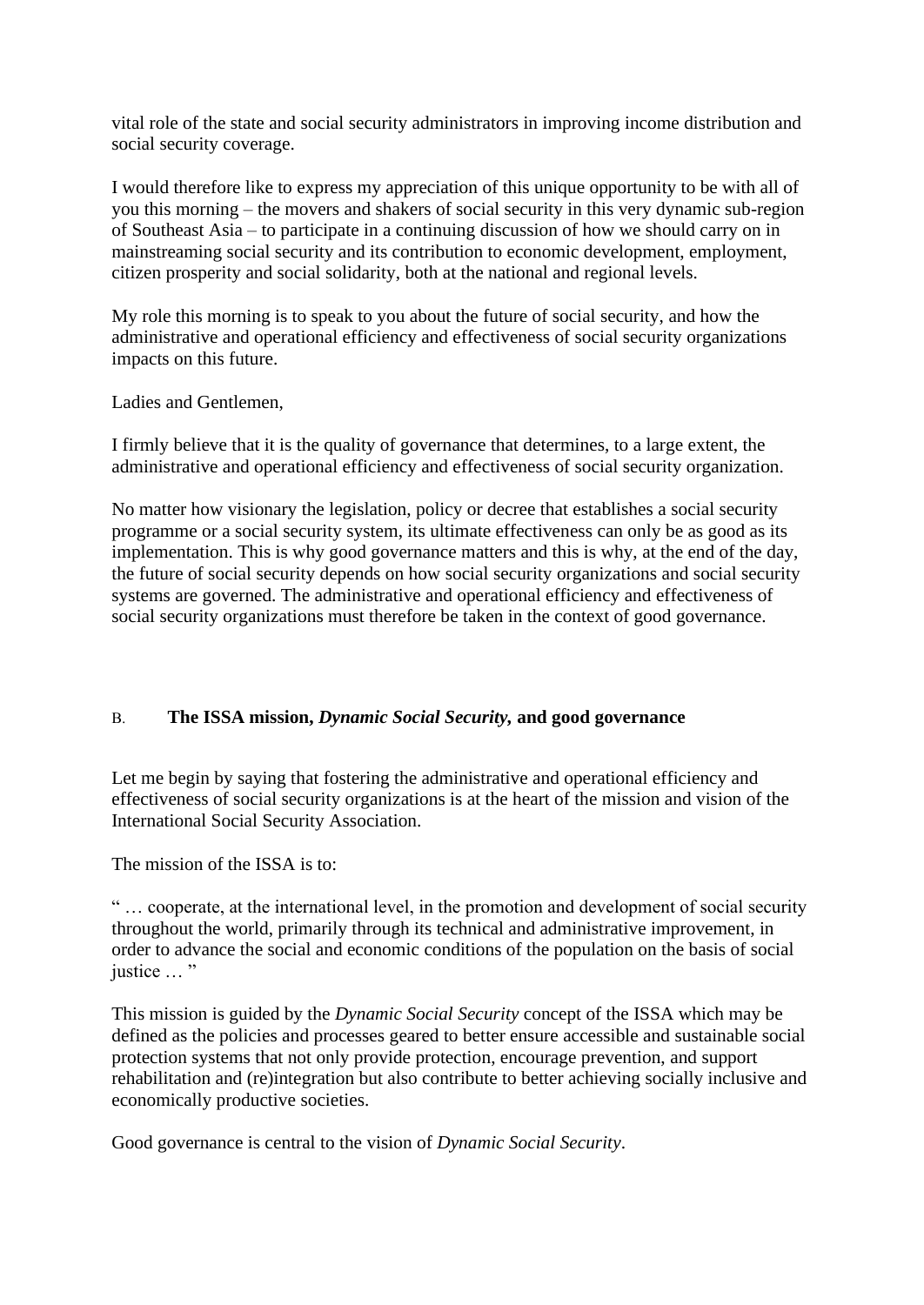The ISSA sees good governance not as an end in itself but rather as a means to an end, which is to respond effectively, efficiently and dynamically to the evolving social security needs of citizens.

As social security administrators, how we govern our respective social security organizations begins with the legislation, policy or decree that establishes the programme to be administered. It is legislation, policy or decree that defines the mandate of the social security organization, and the powers and responsibilities that are vested in the implementing authority to achieve this mandate.

However, the impact or effectiveness of a social security law, policy or decree can only be as good as its implementation which, I believe, is the more challenging part of the policy process. This is where the ISSA is performing its unique service to its member organizations.

To support member organizations in strengthening and building their capacities in social security administration, the Association developed the first ISSA *Good Governance Guidelines for Social Security Institutions* which was launched at the ISSA World Social Security Forum in Cape Town, South Africa in December 2010.

The ISSA *Good Governance Guidelines* provides administrative and operational guidance to the Board and management of a social security organization, as well as practical guidance on a range of administrative and operational issues.

It also offers an intensive self-administered examination of the governance practices of a social security organization through an electronic link to a self-assessment questionnaire on governance.

I have personally taken this self-assessment questionnaire and I can attest to its quality. I can assure you that it is a comprehensive refresher on social security governance which I believe should be taken by the Board and Management of social security administrators, whether they are new on the job or are "old hands", so to speak.

The guidelines are also electronically linked to good practices in the ISSA *Good Practice Database* and hence serve as a convenient platform that facilitates learning and exchange among ISSA member organizations.

At this point, I should like to emphasize the extraordinary participation of ISSA members in providing examples of their good practices. The governance guidelines draw from the rich experience of ISSA member organizations that are committed to excellence in social security administration.

Indeed, the ISSA *Good Governance Guidelines* are an important cornerstone of the ISSA programme of activities for the current triennium. Using the experience gained from developing these governance guidelines, the ISSA programme of activities for the 2011-2013 triennium includes the development of more practical tools of this type, all aimed at supporting the capacity building efforts of member organizations towards administrative and operational efficiency and effectiveness.

In particular, the ISSA is developing seven (7) more sets of new guidelines in areas that are of critical relevance to social security administration, namely, the investment of social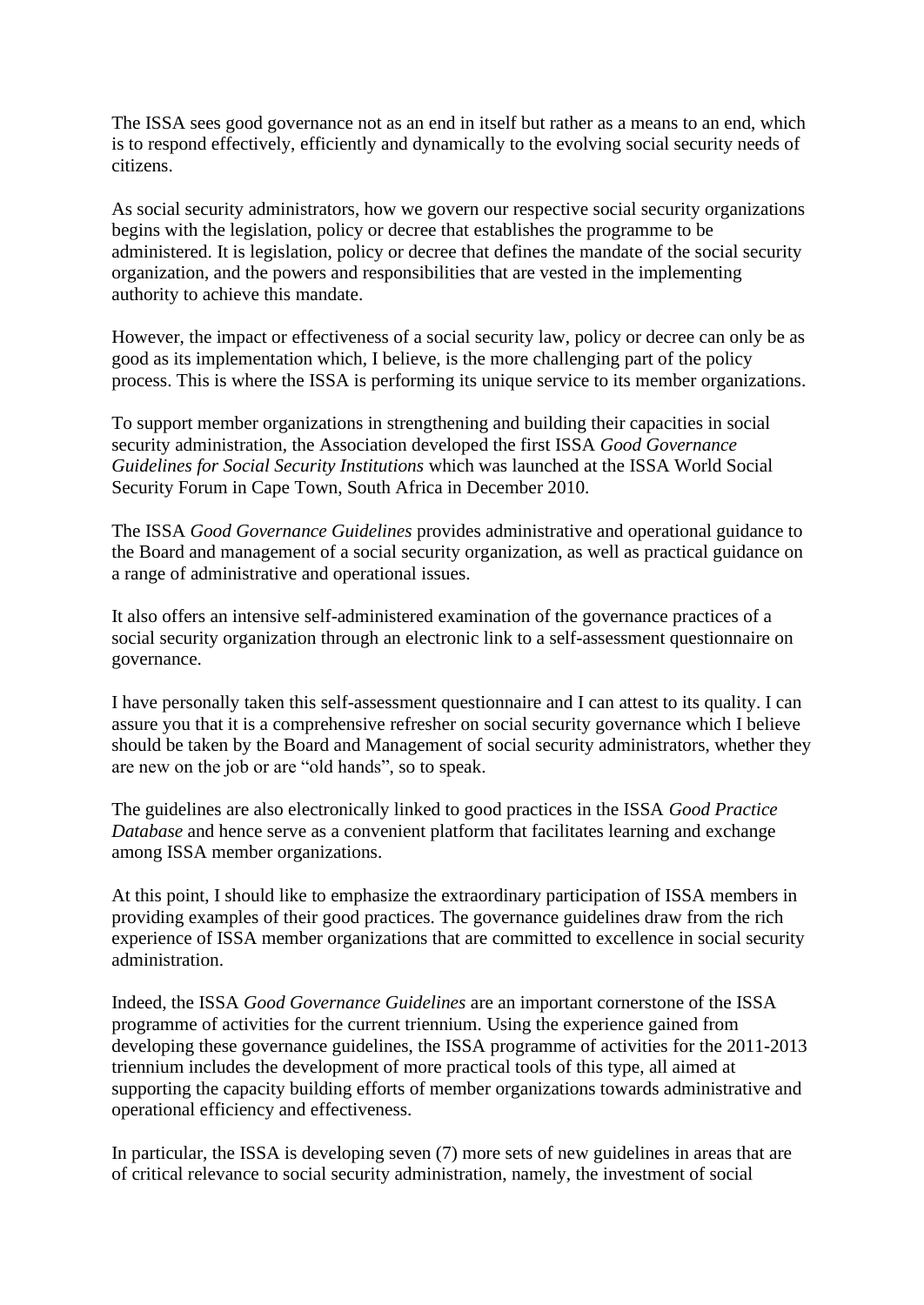security funds; the provision of quality social security services to members; ICT methodologies on products and services including information, hardware and software management; contribution collection and compliance; prevention; reintegration; and workplace health promotion.

The 2010 version of the ISSA *Good Governance Guidelines* is itself being expanded to include guidelines on strategic planning, risk management, internal audit of operations, and human resource policies.

The *International Barometer of Social Security Administrations* is another innovative service that the ISSA offers exclusively to its member organizations. The *Barometer* allows social security managers to benchmark the administrative performance of their organization vis-àvis key performance indicators based on international averages and best practices. ISSA member organizations find this benchmarking tool highly valuable in assessing their performance as well as for planning and defining performance-enhancing strategies with a view to ensuring superior performance in social security administration. Currently, the available indicators in the *Barometer* are focused on the long-term benefits of old-age, survivors, and invalidity. The plan is to develop in the next triennium more indicators that pertain to other types of social security programmes.

Another key outcome of the work of ISSA during the last triennium was the ISSA *Strategy for the extension of social security coverage*.

One cannot overemphasize the importance of the coverage mandate of social security organizations, and the often concomitant responsibility to collect contributions and improve programme compliance. The ISSA *Strategy* defines a four-pronged approach to maximize the impact on the extension of social security coverage: first, by improving contribution collection and compliance. Second, by extending coverage to difficult-to-reach population groups. Third, by supporting the successful administration of tax-financed minimum benefit schemes. Fourth, by advocating at the national level for the extension of social security.

I am pleased to note that the *Strategy for the extension of social security coverage* developed by the ISSA directly complements and supports the joint United Nations agency initiative, led by the ILO, to build a global social protection floor. To further elaborate on the ISSA *Strategy*, and as I have mentioned earlier, one of the main projects of the ISSA in the current triennium is developing a set of practical guidelines on contribution collection and compliance.

I am pleased to inform you that the results of the innovative ISSA work that is currently being done on the Guidelines including those that elaborate on the ISSA *Strategy for the extension of social security coverage* and on the International Barometer will be presented at the upcoming ISSA World Social Security Forum that will be held in Doha in November 2013. I am certain that this will be one of the highlights of this key triennial event given their practical and professional relevance for social security organizations throughout the world.

# C. **The ISSA Centre for Excellence in Social Security Administration**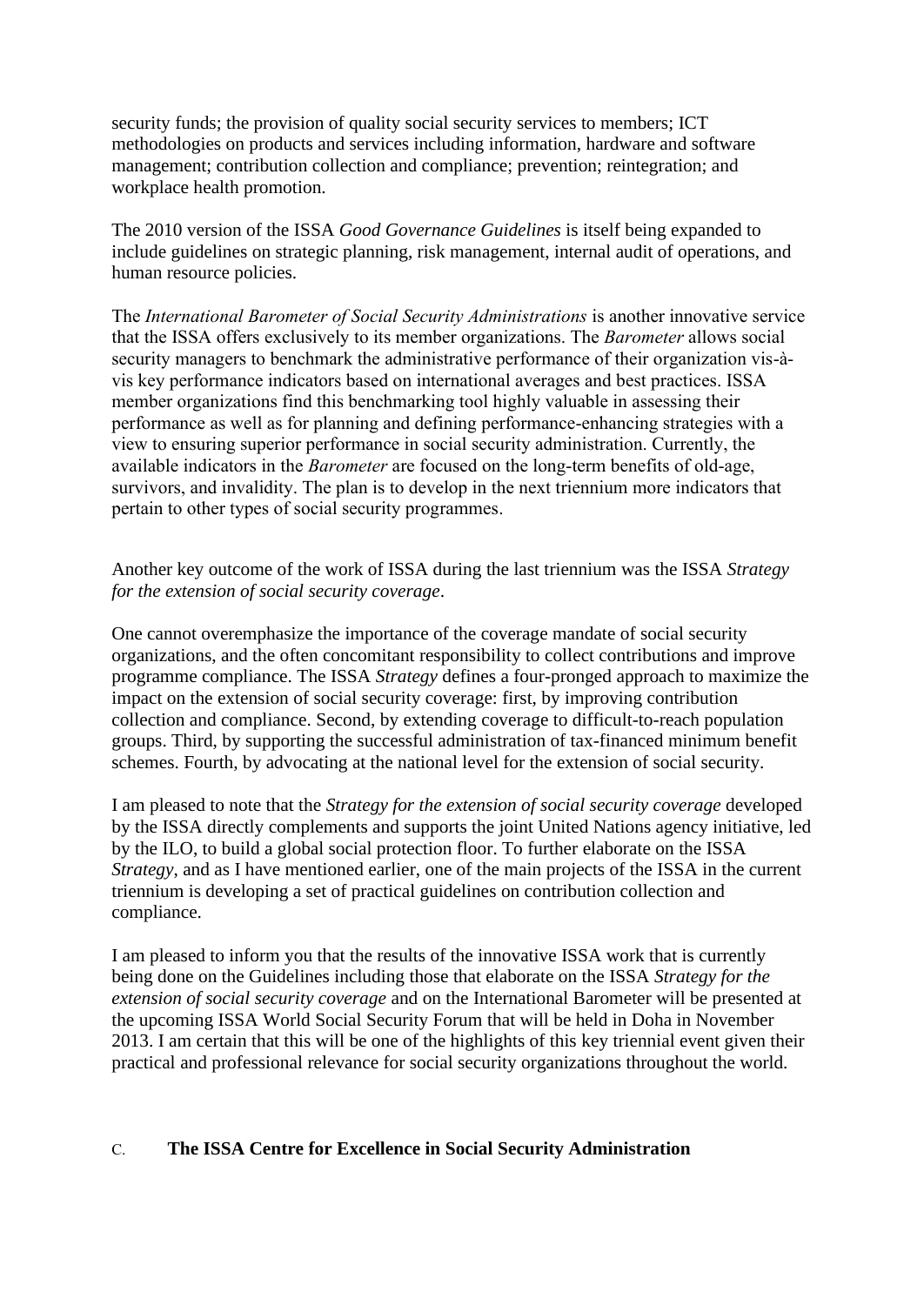Ladies and Gentlemen,

Given the significant achievements of the ISSA over the past triennium and the current one, in developing practical guidelines and benchmarking tools in social security administration, the Association foresees establishing, in the very near future, the ISSA Centre for Excellence in Social Security Administration.

The ISSA Centre for Excellence in Social Security Administration will be an important milestone in the history of the Association because it will establish the ISSA as the authoritative international organization for issuing professional standards in social security administration.

The idea is to consolidate the capacity-building services of the ISSA for its members to develop excellence in social security administration based on the principles of Dynamic Social Security. The Centre will provide a programme of international guidelines for social security administrations, prepared under the auspices of the ISSA Technical Commissions. It will in addition offer a capacity-building programme and support services and commend the efforts of members to achieve excellence in social security administration.

As I mentioned earlier, this exciting programme will cover a broad range of guidelines beginning with a significant expansion of the ISSA Good Governance Guidelines, and new guidelines covering areas such as social security fund investments, providing quality services, ICT methodologies on products and services, contribution collection and enforcement, prevention, reintegration and workplace health promotion.

The development of the ISSA Centre for Excellence in Social Security Administration is a shared responsibility of all ISSA structures – the ISSA Secretariat, the regional structures of the ISSA, and the ISSA Technical Commissions. They will all contribute to the different activities of the Centre.

In the months to come, the ISSA leadership and the ISSA Bureau will as the main issue for the 2014-2016 triennium program discuss the Centre for Excellence more in detail and consider how best to motivate and support ISSA members in their implementation of the guidelines.

Ladies and Gentlemen,

I foresee that the ISSA Centre for Excellence will strongly reinforce the global view that membership to the ISSA is symbolic of an organization's commitment to developing excellence in social security administration and that ISSA membership is a "must" as it provides unique opportunities for such achievements.

# D. **Concluding observations**

Ladies and Gentlemen,

The challenges to social security and social protection systems are many, are profound, are complicated, and are urgent.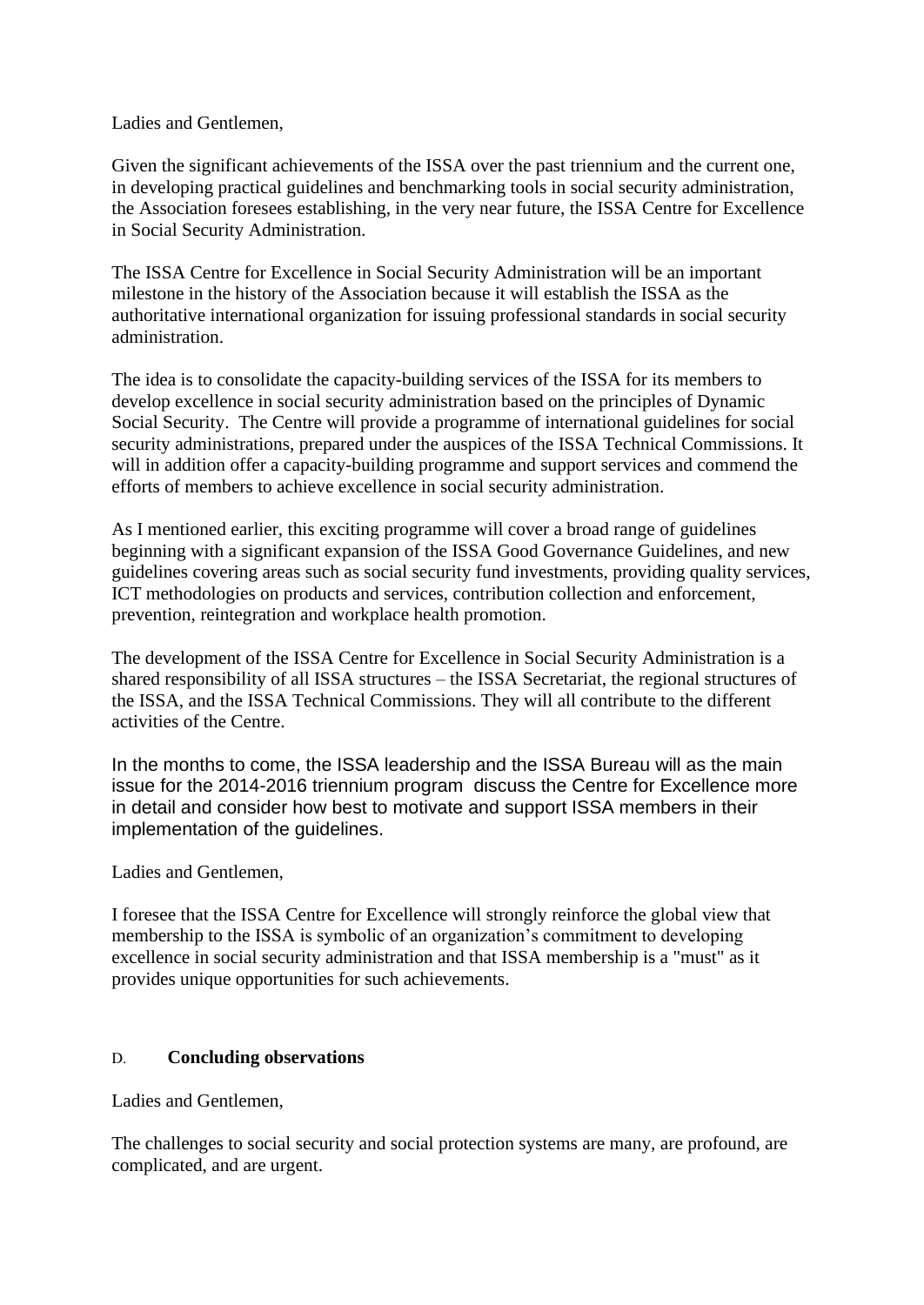Even as we strive to do our best, as social security administrators, to implement our mandate to extend social security to all, we realize the crucial role of government in developing and ensuring that the sum total of a country's social security programmes provides for every one and leaves no one to fall through the cracks of having no coverage at all.

The role of government in this endeavor is crucial.

Acting as agent and intermediary for its citizens, a government can facilitate the forging of a national vision – supported by national consensus – on the mission and objectives of a country's social security system.

By defining what these goals are, a country can envision the overall structure of its social security system; by taking stock of the programmes that are already in existence, the emerging system can be nurtured and developed to ensure that it is coherent, sociallyinclusive and comprehensive.

Above all, the vision of a socially inclusive social security system should be strategically driven, and should not wax or wane with changes in the political authority of the land.

At the International Labour Conference in June 2011, the ISSA expressed its full support to the social protection floor initiative of the ILO which calls on governments to provide a horizontal dimension of basic social protection guarantees for the whole population and, at the same time, a vertical dimension of higher levels of income security and health protection through contributory coverage.

The ISSA has, from the very beginning, recognized the important potential of a social protection floor to improve the lives of billions of people, even at a time when social security is facing major economic pressures. It was therefore historic that the ILO Recommendation on social protection floors was formally adopted at the International Labour Conference in June 2012, a milestone made more significant for the ISSA because the deliberations leading to the adoption of the Recommendation highlighted the ISSA's experience in ensuring the transfer of administrative expertise from countries with established systems of social security to countries in the process of building universal systems. To make the social protection floor initiative work, the ILO recognizes the high value of good governance and the importance of being efficient and effective in the administrative and operational aspects of social security and social protection systems and the important partnership with the ISSA in this respect.

Ladies and Gentlemen,

These are precisely the areas of strength of the ISSA.

Drawing on the wealth of expertise and experience of its membership, the ISSA is offering its full support to the ILO and its partners in strengthening national capacities to implement the social protection floor initiative, in particular through improving management and administrative capacities of social security organizations, and facilitating technical advice and knowledge transfer from ISSA member organizations. In fact, the ISSA has recently signed a Memorandum of Understanding with the ILO - our most important international partner in social protection – so as to strengthen our historic bonds in a practical manner and create new